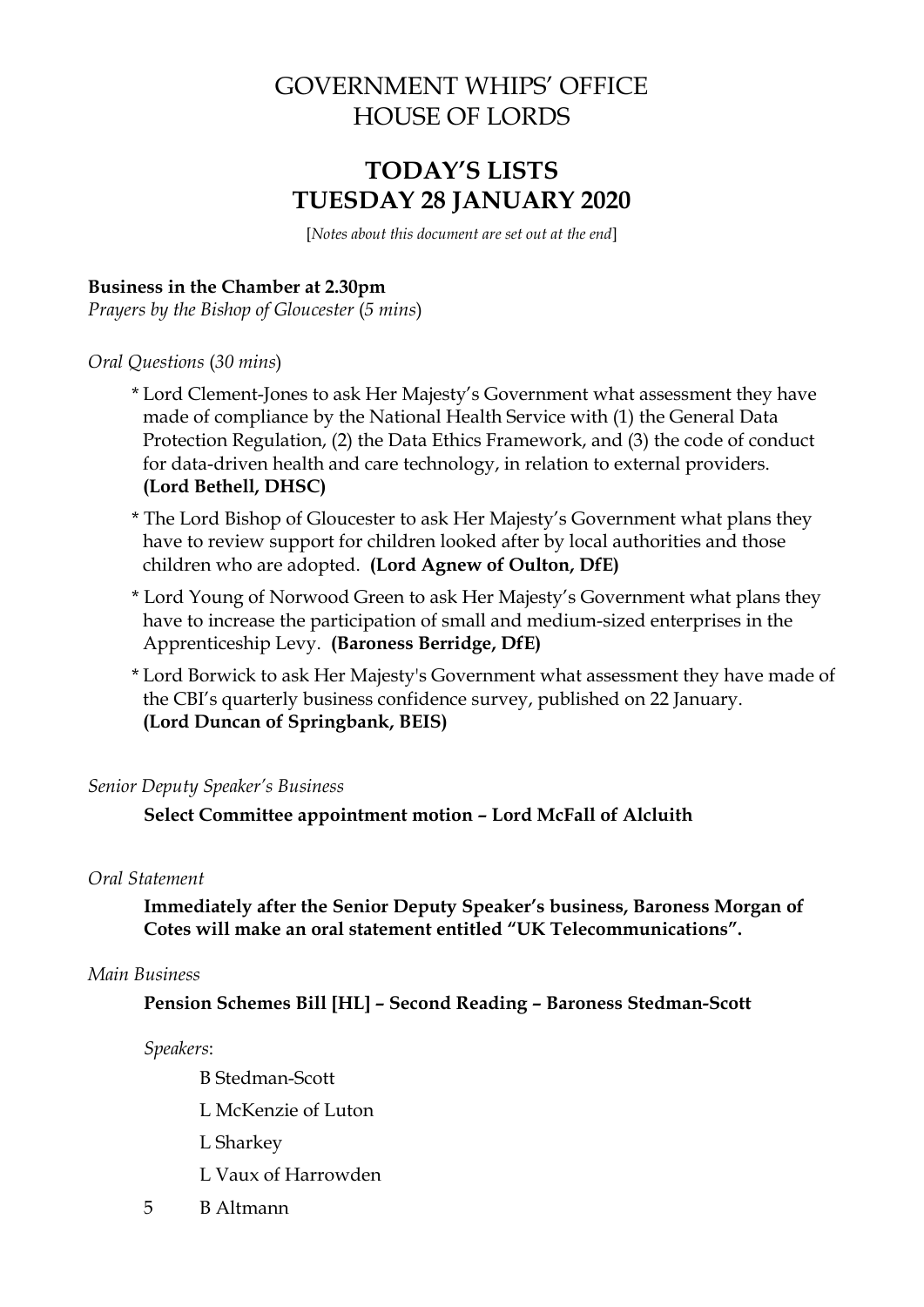- B Drake B Bowles of Berkhamsted L Young of Cookham L Hain 10 B Neville-Rolfe B Warwick of Undercliffe B Noakes B Donaghy L Kirkhope of Harrogate 15 L Hutton of Furness B Hayman B Fookes B Bryan of Partick L Flight 20 V Eccles B Jones of Whitchurch L Freeman L Warner
	- B Janke
- 25 B Sherlock
	- B Stedman-Scott
		- **commitment motion – Baroness Stedman-Scott**

## *Last business*

**Lord Collins of Highbury to ask Her Majesty's Government what consideration they have given to formulating their pledge at the Tokyo Nutrition for Growth 2020 summit, and what they are doing to build commitments from other countries.** *(Time-limited to 90 minutes)*

### *Speakers*:

L Collins of Highbury

- B Walmsley
- B Manzoor
- Bp Oxford
- 5 B Nye